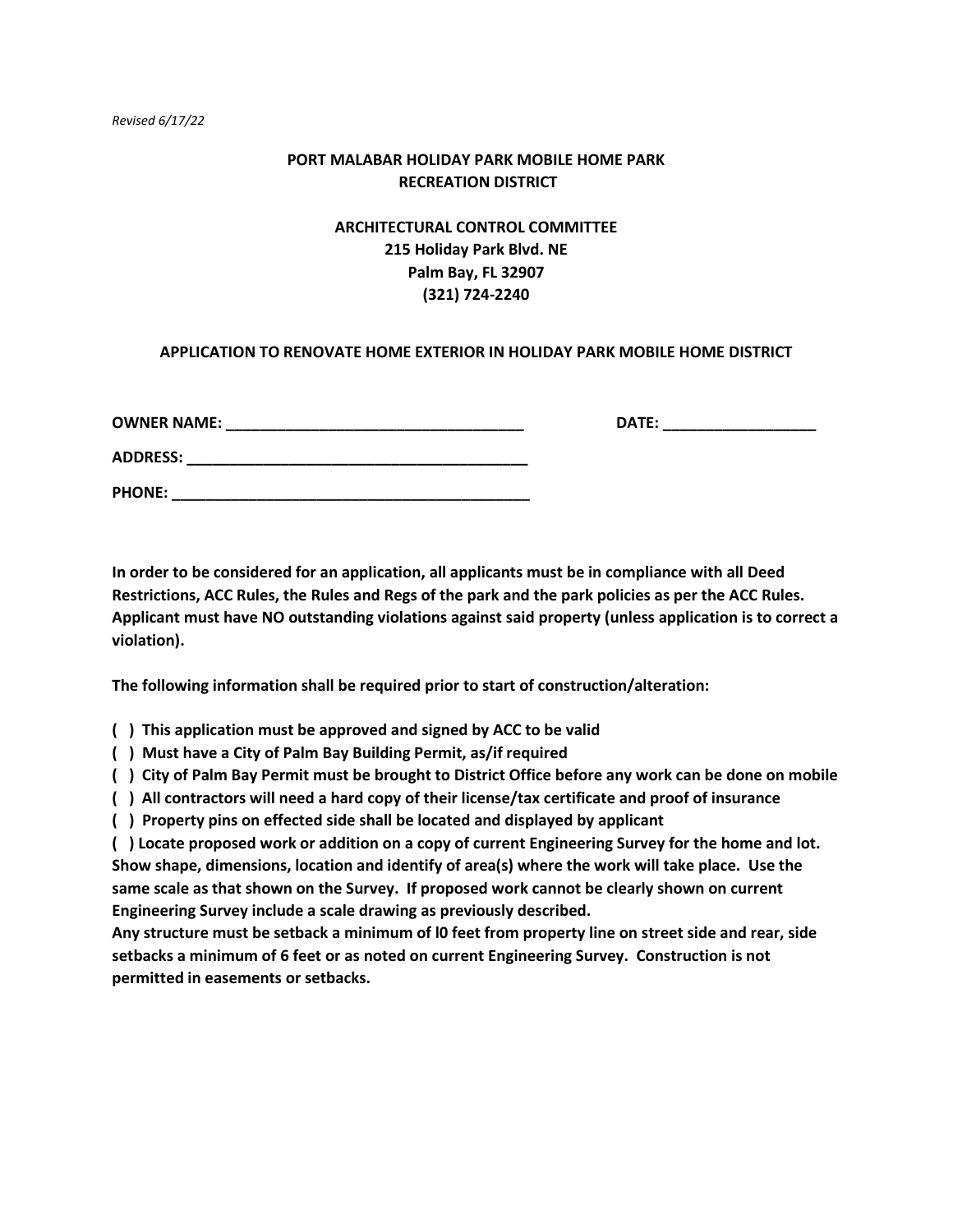- 1. On the lines below, explain in detail exactly what is proposed:
- 2. What materials are to be used (i.e., wood, aluminum, stucco, PVC, etc.):

\_\_\_\_\_\_\_\_\_\_\_\_\_\_\_\_\_\_\_\_\_\_\_\_\_\_\_\_\_\_\_\_\_\_\_\_\_\_\_\_\_\_\_\_\_\_\_\_\_\_\_\_\_\_\_\_\_\_\_

3. Who is to perform the work: (If owner, so state, if contractor or subcontractor(s), list name(s) and type of work each will perform, a copy of their license/tax certificate and insurance certificate.

\_\_\_\_\_\_\_\_\_\_\_\_\_\_\_\_\_\_\_\_\_\_\_\_\_\_\_\_\_\_\_\_\_\_\_\_\_\_\_\_\_\_\_\_\_\_\_\_\_\_\_\_\_\_\_\_\_\_\_\_\_\_\_\_\_\_\_

\_\_\_\_\_\_\_\_\_\_\_\_\_\_\_\_\_\_\_\_\_\_\_\_\_\_\_\_\_\_\_\_\_\_\_\_\_\_\_\_\_\_\_\_\_\_\_\_\_\_\_\_\_\_\_\_\_\_\_\_\_\_\_ \_\_\_\_\_\_\_\_\_\_\_\_\_\_\_\_\_\_\_\_\_\_\_\_\_\_\_\_\_\_\_\_\_\_\_\_\_\_\_\_\_\_\_\_\_\_\_\_\_\_\_\_\_\_\_\_\_\_\_\_\_\_\_

- 4. Work will commence on \_\_\_\_\_\_\_\_\_\_\_\_\_\_ and be completed on Approximate dates).
- 5. Contractor agrees no work will be done on Sundays and Legal National holidays. Work hours are 8:00 AM to 5:00 PM.

## *Approval is subject to applicant obtaining the required City of Palm Bay Building Permit*

Whenever the terms "home", "Mobile Home" or "Manufactured Home" are used herein it shall mean a mobile home defined in the corporate title of this District. Exterior of appurtenance (Patio, Utility Buildings, etc.) should match siding of the mobile home or blend in architecturally. All accessory structures must be tied down.

All debris must be cleaned up daily and removed upon completion of project.

All materials must be stored in the carport.

Any Construction without an approved ACC Application will be stopped immediately.

\*\*\* THESE INSTRUCTIONS, WHICH ARE MADE A PART OF THE APPLICATION TO CONSTRUCT, ARE

UNDERSTOOD BY THE UNDERSIGNED.

**"The undersigned hereby agrees to supply the ACC with any additional information and/or documentation which may be requested by the ACC."**

**The ACC reserves the right to visit work in progress and review work upon completion.**